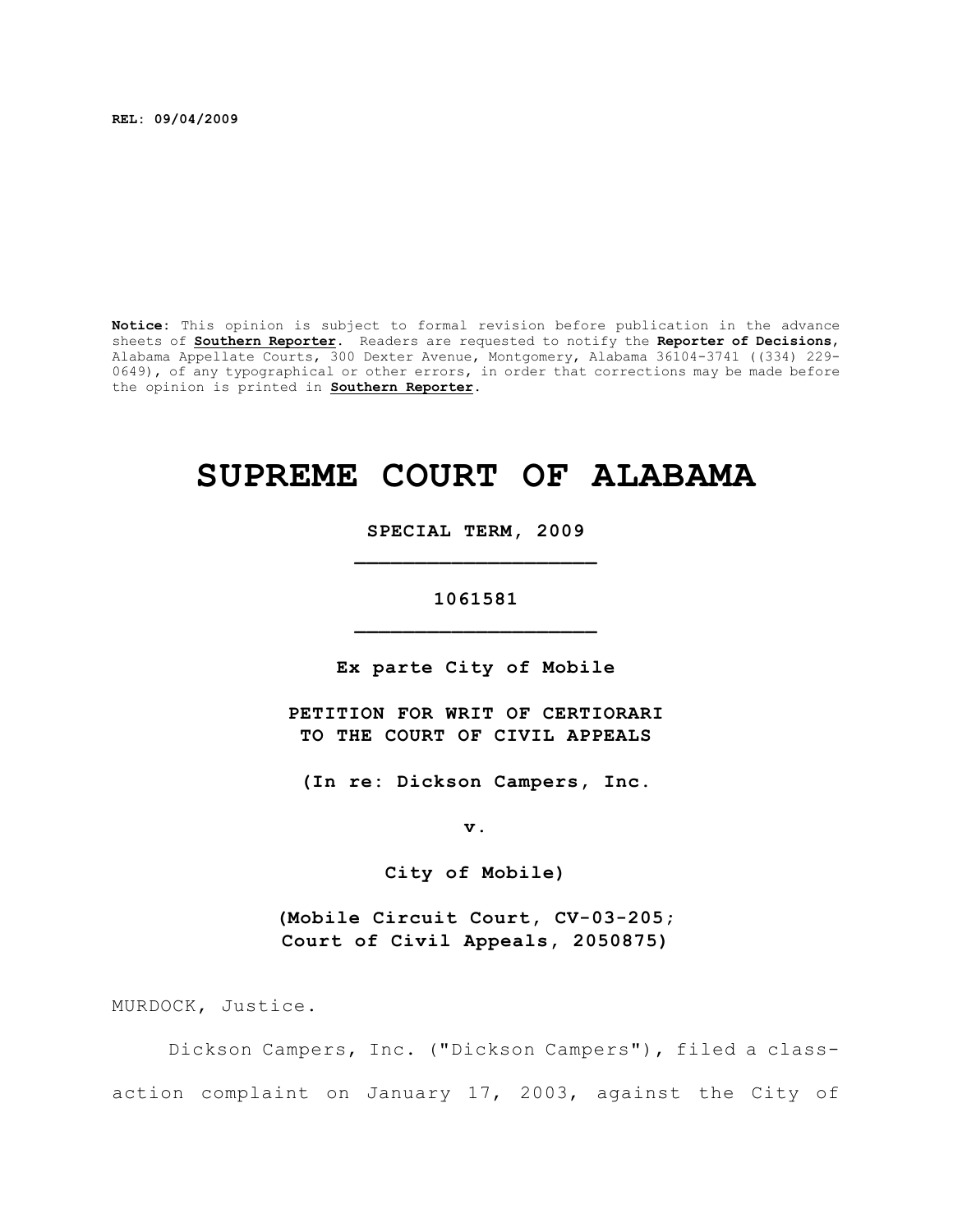Mobile ("the City"), alleging that it was representative of a class of approximately 200 businesses operating in the City's police jurisdiction whose members, for the preceding two years, had paid both the City's annual business-license tax and the City's monthly gross-receipts privilege or license tax. Dickson Campers sought: (1) a judgment declaring void the license taxes levied on businesses in the City's police jurisdiction pursuant to § 11-51-91, Ala. Code 1975; (2) an injunction against further collection of the taxes; (3) a refund of taxes paid; and (4) other relief, including costs and attorney fees.

Following discovery and an evidentiary hearing on class certification, the trial court granted Dickson Campers' motion for class certification with respect to those entities that had paid the annual business-license tax, but it denied Dickson Campers class certification with respect to entities that had paid the monthly privilege or license tax. Dickson Campers filed a motion to reconsider the trial court's partial denial of class certification, but the trial court never ruled on the motion.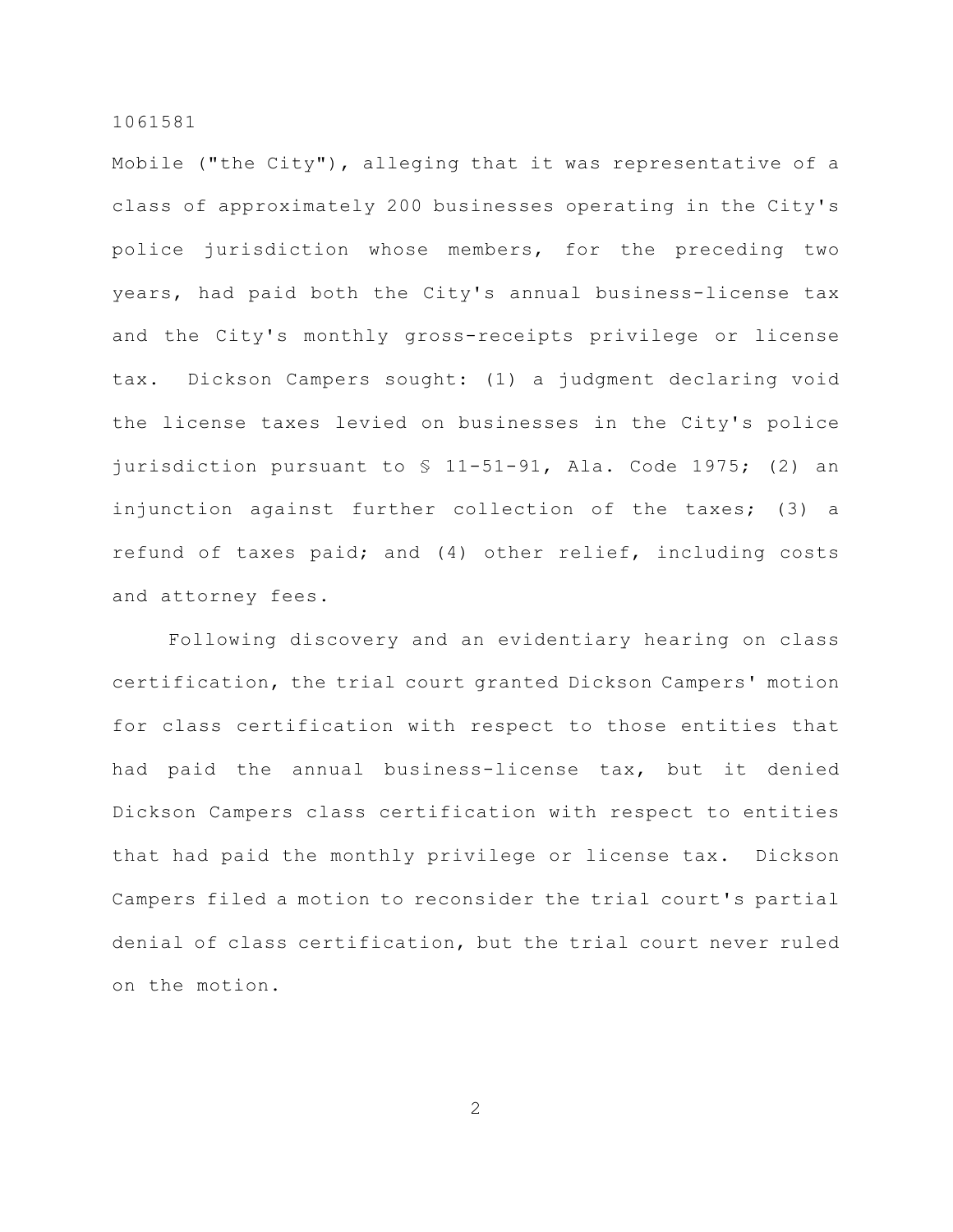The parties then filed cross-motions for a summary judgment. Following a hearing on the summary-judgment motions, the trial court denied Dickson Campers' motion, granted the City's motion, and entered a summary judgment in favor of the City without specifying the basis for its decision. 1

Dickson Campers appealed to this Court, asserting that the trial court erred in denying its request for class certification as to its claims regarding the monthly grossreceipts tax and that it erred in granting the City's motion for a summary judgment as to Dickson Campers' individual and class claims regarding the annual business-license tax. This Court transferred the case to the Court of Civil Appeals.

The Court of Civil Appeals reversed the trial court's judgment in its entirety. See Dickson Campers, Inc. v. City of Mobile, [Ms. 2050875, May 25, 2007] So. 3d (Ala. Civ. App. 2007). The City petitioned this Court for a writ of certiorari. We denied the petition as to the issue whether

 $1$ In the hearing, counsel for Dickson Campers made it clear that Dickson Campers would consider a ruling in favor of the City on the motions for a summary judgment to be an effective denial of its motion to reconsider the trial court's denial of class certification with respect to the monthly gross-receipts tax.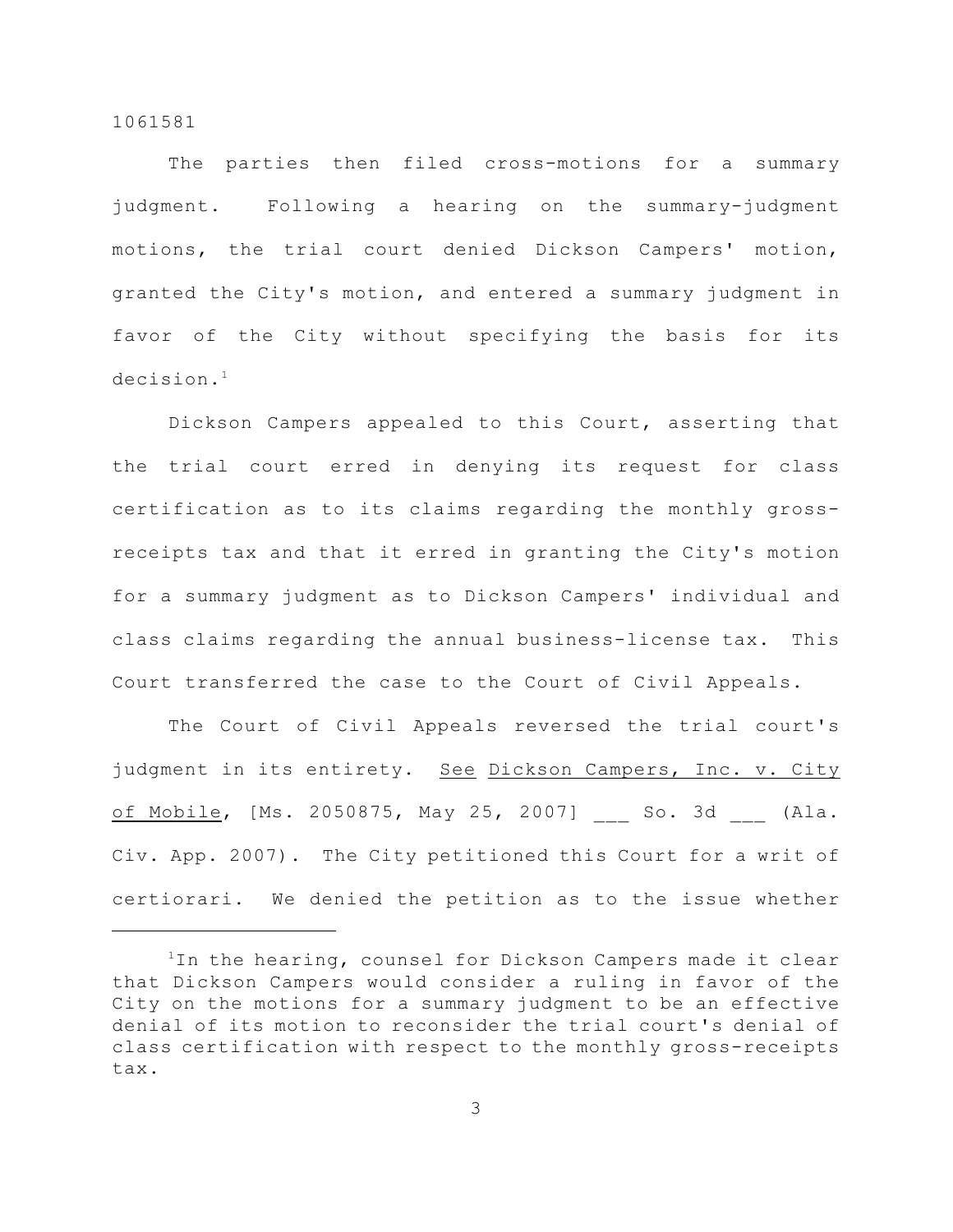Dickson Campers should be certified as a class representative for entities that paid the monthly gross-receipts tax. We granted the petition as to the issue whether the City's ordinance imposing the annual business-license tax was valid according to the standard for cases arising under § 11-51-91 announced in State Department of Revenue v. Reynolds Metals Co., 541 So. 2d 524 (Ala. 1988).<sup>2</sup>

## I. Standard of Review

Because we are reviewing the Court of Civil Appeals' reversal of a summary judgment, our review is de novo. "On certiorari review, this Court accords no presumption of correctness to the legal conclusions of the intermediate appellate court. Therefore, we must apply de novo the standard of review that was applicable in the Court of Civil Appeals." Ex parte Toyota Motor Corp., 684 So. 2d 132, 135 (Ala. 1996). "The law is well established that a de novo

 $2$ In our order granting certiorari review, we also directed the parties to address whether the trial court had disposed of Dickson Campers' individual claim regarding the monthly grossreceipts tax and whether any finality-of-judgment issues were presented in this regard. Based on our review of the City's motion for a summary judgment and the trial court's order granting that motion, we conclude that the trial court did, in fact, enter a judgment against Dickson Campers on its individual claim regarding the monthly gross-receipts tax when it ruled on the City's motion for a summary judgment.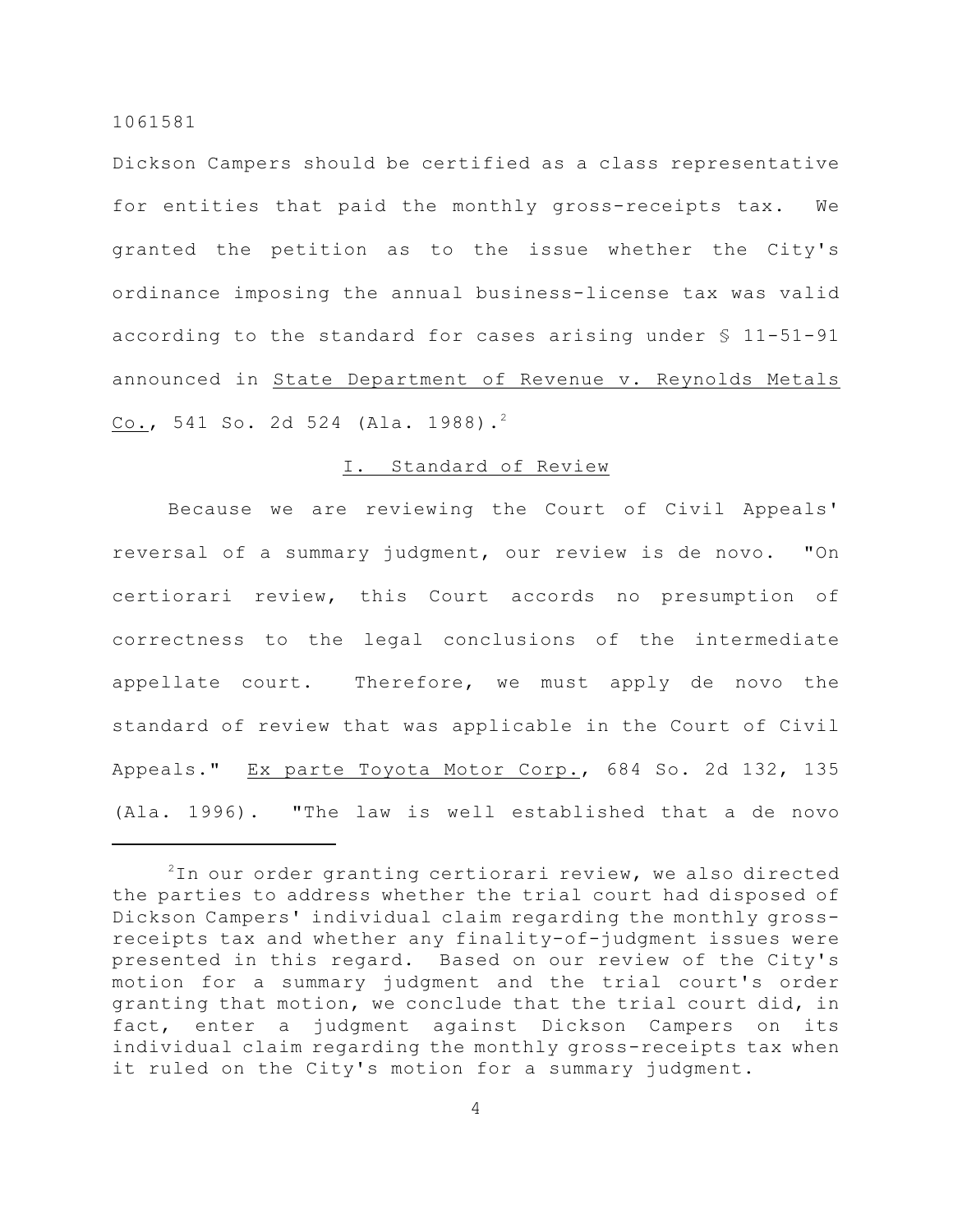standard applies to appellate review of a trial court's summary judgment." Ex parte Patel, 988 So. 2d 957, 959 (Ala. 2007) (citing Ex parte Fort James Operating Co., 895 So. 2d 294 (Ala. 2004)).

## II. Analysis

Before April 29, 1986, § 11-51-91 provided, in pertinent part:

"Any city or town within the state of Alabama may fix and collect licenses for any business, trade or profession done within the police jurisdiction of such city or town but outside the corporate limits thereof; provided, that the amount of such licenses shall not be more than one half the amount charged and collected as a license for like business, trade or profession done within the corporate limits of such city or town, fees and penalties excluded; provided further, that when the place at which any such business, trade or profession is done or carried on is within the police jurisdiction of two or more municipalities which levy the licenses thereon authorized by this section, such licenses shall be paid to and collected by that municipality only whose boundary measured to the nearest point thereof is closest to such business, trade or profession; and provided further, that this section shall not have the effect of repealing or modifying the limitations in this division relating to railroad, express companies, sleeping car companies, telegraph companies, telephone companies and public utilities and insurance companies and their agents."

Effective April 29, 1986, following this Court's decision in

Ex parte City of Leeds, 473 So. 2d 1060 (Ala. 1985), which is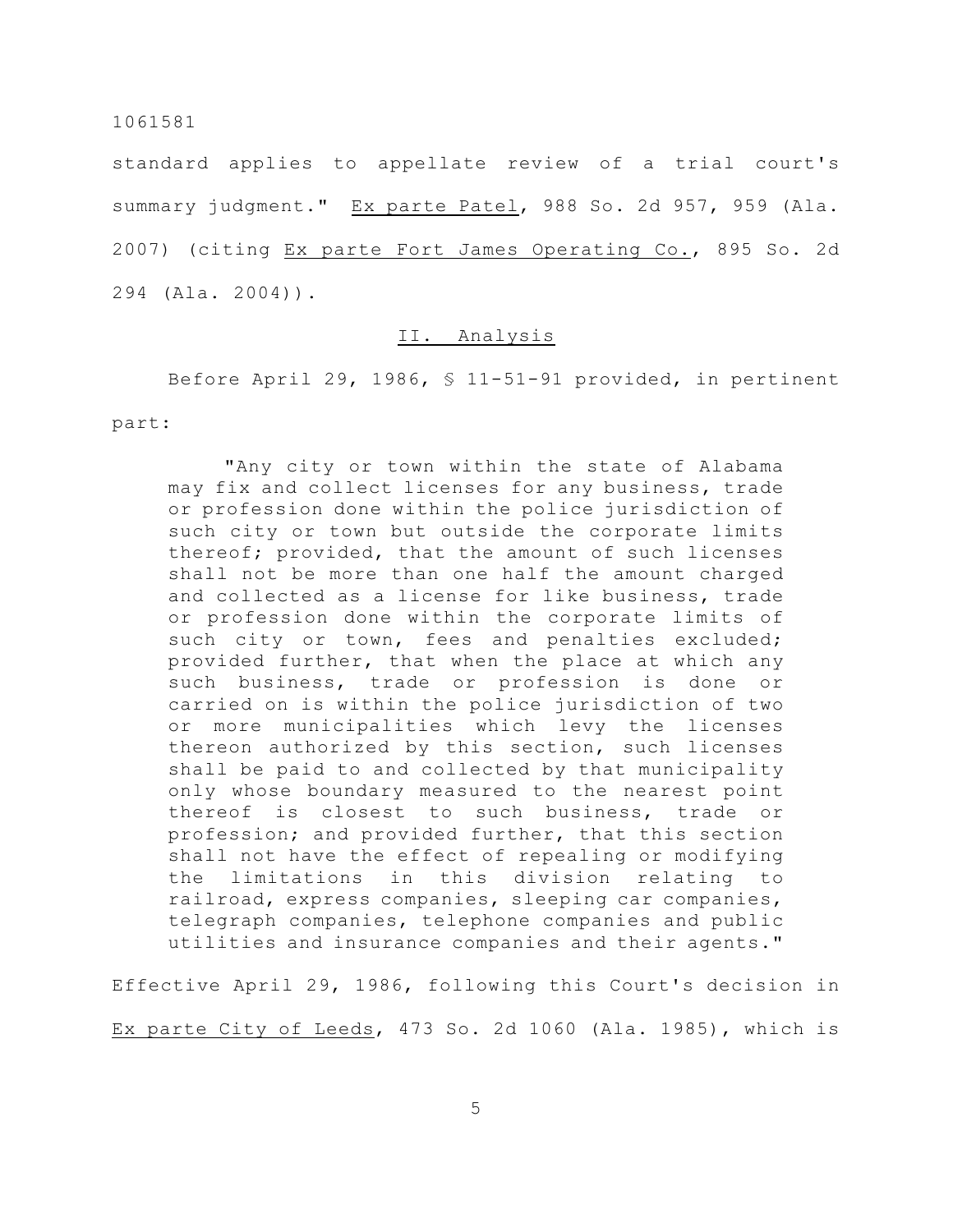discussed in more detail below, the legislature amended § 11-

51-91 to read as follows:

"Any city or town within the state of Alabama may fix and collect licenses for any business, trade or profession done within the police jurisdiction of such city or town but outside the corporate limits thereof; provided, that the amount of such licenses shall not be more than one half the amount charged and collected as a license for like business, trade or profession done within the corporate limits of such city or town, fees and penalties excluded; and provided further, that the total amount of such licenses shall not be in an amount greater than the cost of services provided by the city or town within the police jurisdiction; and provided further, no calculation is required to be made by the municipal officials for the cost of services to any particular business or classification of businesses within the police jurisdiction so long as the total amount of such licenses collected in the police jurisdiction shall not be in an amount greater than the cost of services provided by the city or town to the police jurisdiction ...."

(Emphasis added.) $3$ 

Thus, § 11-51-91 authorizes a municipality to collect license fees or taxes from businesses located within its police jurisdiction in order to defray the costs of providing municipal services within the police jurisdiction. Our caselaw has consistently held that the section prohibits the

 $3$ Section 11-51-91 was further amended in 2006; the 2006 amendments are not pertinent to this case, and all quotations from the statute are from the statute as it read before the 2006 amendments.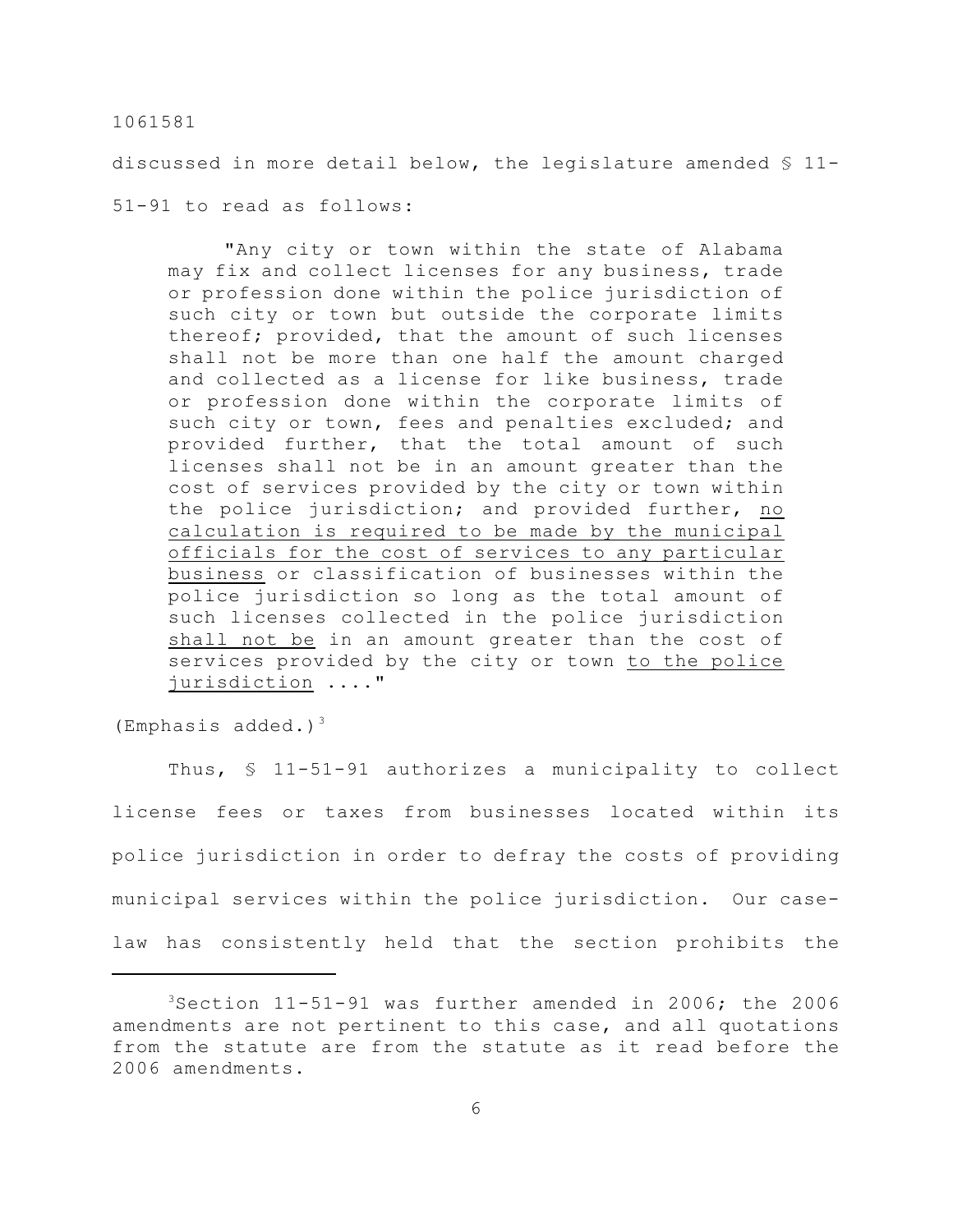imposition of such taxes for purposes of raising general revenue. See, e.g., Hawkins v. City of Prichard, 249 Ala. 234, 238, 30 So. 2d 659, 662 (1947). Instead, the amount collected must reflect reasonable compensation to the municipality for the expense of providing municipal services in the police jurisdiction. See State Dep't of Revenue v. Reynolds Metals Co., 541 So. 2d 524 (Ala. 1988).

In 1997, the City enacted an ordinance imposing an annual business-license tax -- equal to one-half the annual businesslicense tax paid by similar businesses located within the City's corporate limits -- on every business in its police jurisdiction. Dixon Campers began paying the annual businesslicense tax in 2001.

In Reynolds Metals, Reynolds Metals Company, a corporation doing business within the police jurisdiction of Muscle Shoals, challenged Muscle Shoals' imposition of a business-license tax upon it on the ground that Muscle Shoals had failed to reasonably relate the amount of the license tax imposed upon Reynolds Metals Company to the services rendered by Muscle Shoals in the past to Reynolds Metals Company. On the basis of this Court's decision in Ex parte City of Leeds,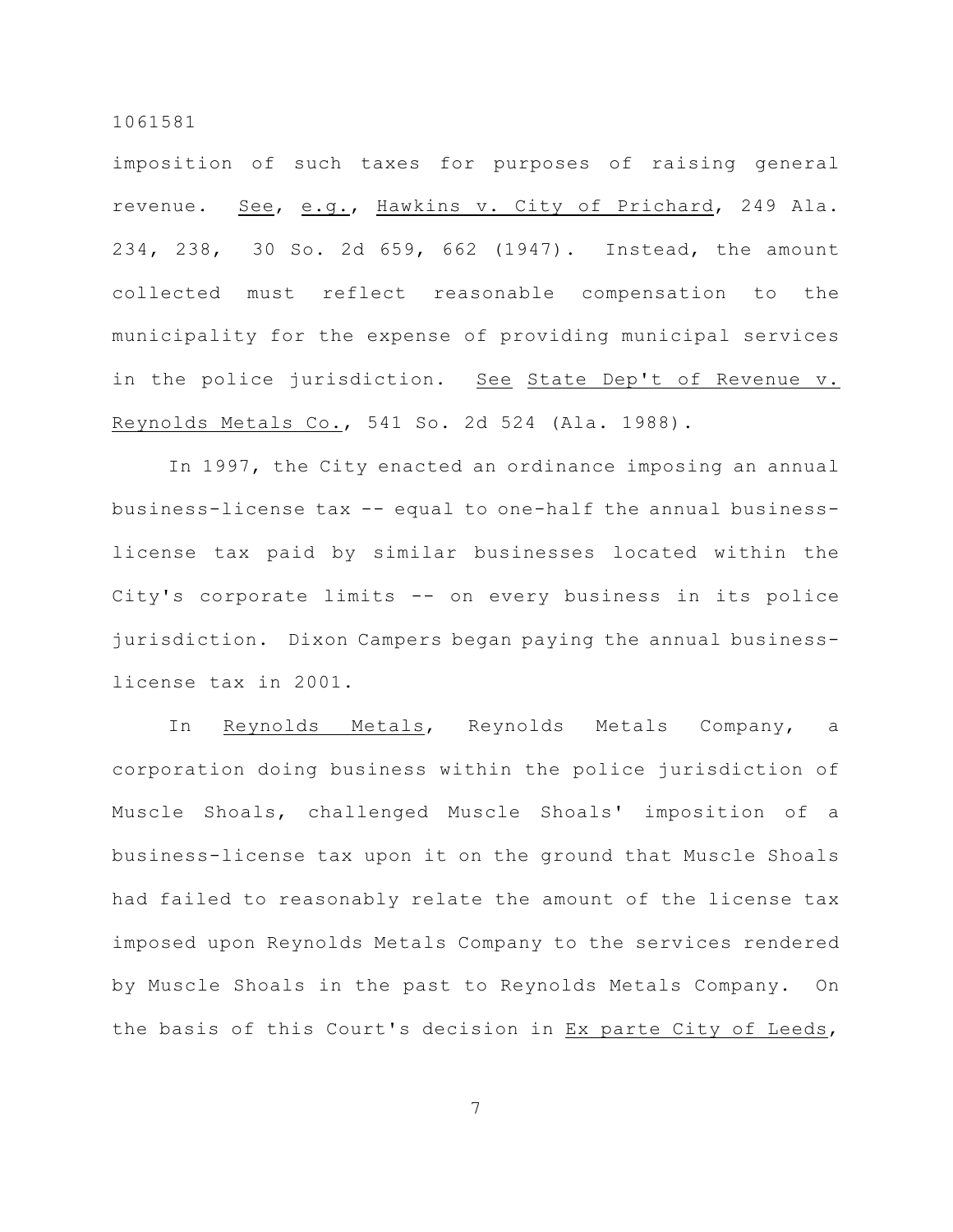supra, the trial court entered a summary judgment in favor of Reynolds Metals Company. The Court of Civil Appeals affirmed the trial court's judgment, also citing Ex parte Leeds as its basis for doing so.

This Court in Reynolds Metals reversed the judgment of the Court of Civil Appeals. In its analysis, this Court acknowledged that Ex parte Leeds and several other cases<sup>4</sup> endorsed the idea that municipalities must relate the business-license tax levied on particular businesses in a municipality's police jurisdiction to the municipal services rendered to that particular business in the past. The Court noted, however, that in response to Ex parte Leeds, the legislature had amended § 11-51-91 to provide that

"'no calculation is required to be made by the municipal officials for the cost of services to any particular business or classification of businesses within the police jurisdiction so long as the total amount of such licenses collected in the police jurisdiction shall not be in an amount greater than

<sup>&</sup>lt;sup>4</sup>Those cases included: City of Hueytown v. Burge, 342 So. 2d 339 (Ala. 1977); Atlantic Oil Co. v. Town of Steele, 283 Ala. 56, 214 So. 2d 331 (1968); Franks v. City of Jasper, 259 Ala. 641, 68 So. 2d 306 (1953); Hawkins v. City of Prichard, 249 Ala. 234, 30 So. 2d 659 (1947); State v. Sanderson Equip. Co., 380 So. 2d 298 (Ala. Civ. App. 1979), cert. denied, 380 So. 2d 298 (Ala. 1980); and Town of Newville v. Price, 372 So. 2d 1314 (Ala. Civ. App. 1979).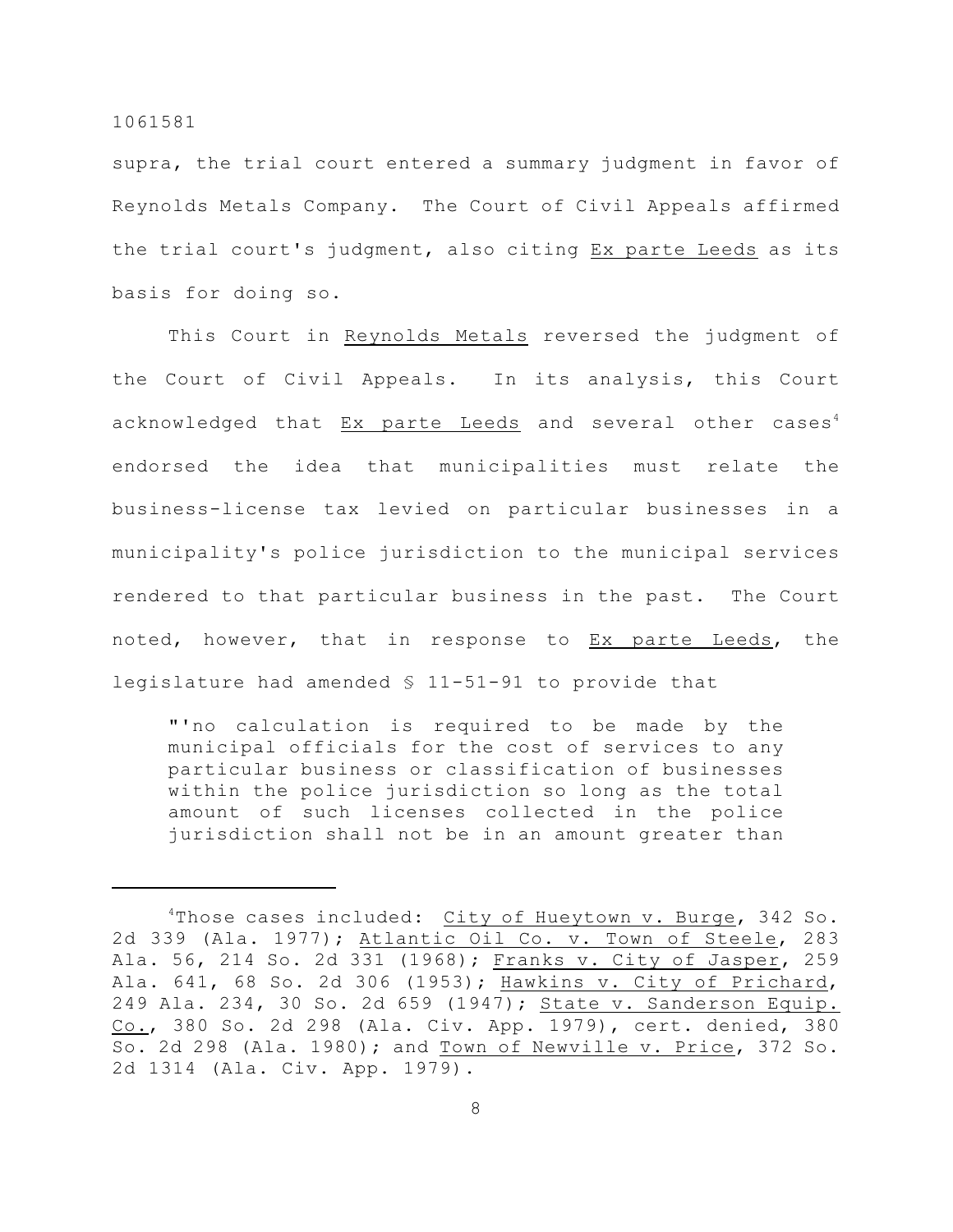the cost of services provided by the city or town to the police jurisdiction.'"

541 So. 2d at 526.

Even though the amendment took effect after the assessment of the business-license tax at issue in Reynolds Metals, this Court concluded that the legislature's action merited a reexamination of Ex parte Leeds and other cases endorsing similar ideas with regard to license taxes imposed on businesses in the police jurisdictions of Alabama municipalities. Following an in-depth examination of this Court's decisions in this area, the Reynolds Metals Court concluded that the mandate in Ex parte Leeds and similar restrictions placed on municipalities in other cases represented

"an undue judicial limitation upon the power of the Legislature, not required by, and perhaps repugnant to, the fundamental law of the United States or of the State of Alabama; and an unreasonable judicially imposed burden that was not required by duly enacted legislation or the fundamental law of the United States or the State of Alabama, upon municipalities ...."

541 So. 2d at 532. Accordingly, the Court explicitly overruled Ex parte Leeds and the portions of other cases to the same effect that required a municipality to relate the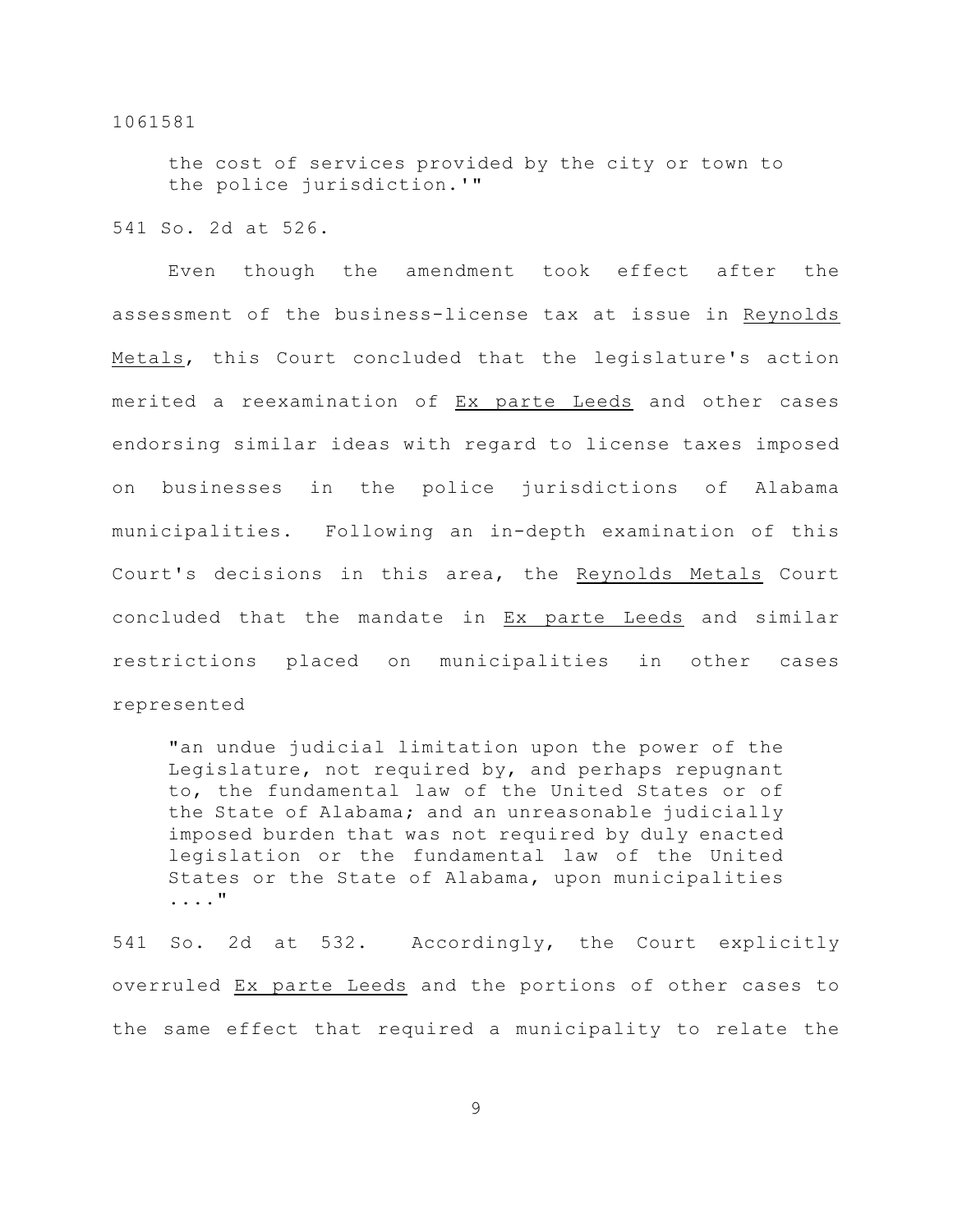license tax levied on a particular business in its police jurisdiction to the services rendered by the municipality to that particular business in the past.

In a further effort to "clarify the current state of the law," the Reynolds Metals Court announced "[t]he standard to be applied to cases arising before or after the April 29, 1986, amendment to Code 1975, § 11-51-91" to be as follows:

"A municipality must estimate the amount reasonably necessary to provide for the protection of the lives, health, and property of businesses and residents, and for the maintenance of good order and the preservation of public morals within its entire police jurisdiction. The municipality may then, by a properly adopted ordinance or resolution, set a license fee for businesses within its police jurisdiction, but outside its city limits, so that the total receipts from all such licenses do not exceed the amounts estimated to be reasonably necessary to provide these services to the police jurisdiction. No license fee charged to any business within the police jurisdiction, but outside the city limits, shall be more than one-half of the license fee charged to a similar business within the city limits. Such ordinances shall be presumed to be reasonable and the burden shall be upon the business challenging the license fee charged to it to prove that such license fee is unreasonable or that the ordinance was illegally adopted or is violative of the statutory or fundamental law of the United States or the State of Alabama."

541 So. 2d at 532.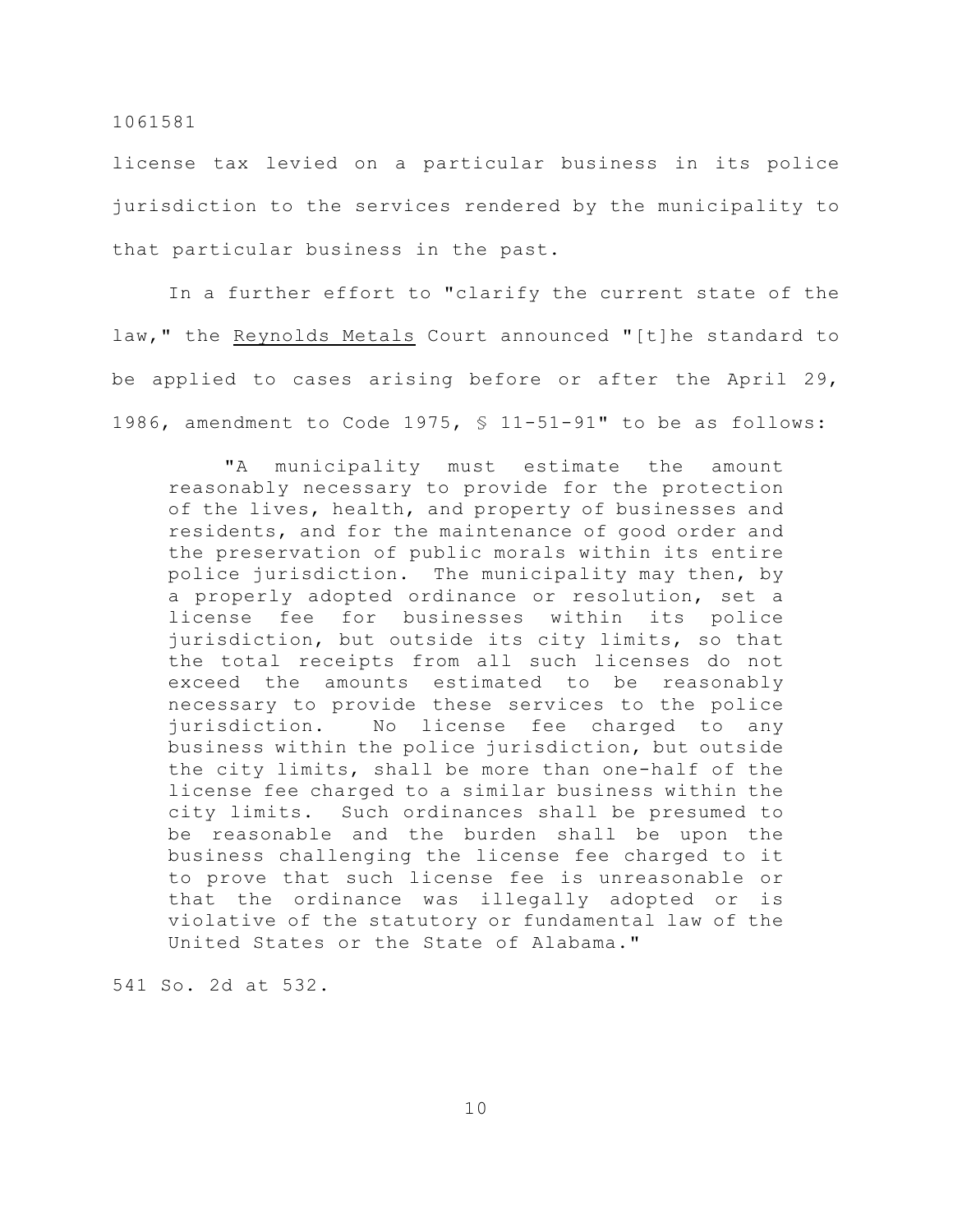In the present case, the mayor of the City at the time the ordinance was adopted, Michael C. Dow, testified by deposition that there were no line items in the City's budget indicating what the City projected it would spend in providing municipal services in the City's police jurisdiction despite the fact that the City knew at all times exactly how much revenue the City was receiving from the police jurisdiction. Mayor Dow also acknowledged that he had been aware that state law required a municipality to see that "service levels" in the police jurisdiction were "up to" the revenue received from the police jurisdiction. Mayor Dow testified that in 1991 the State conducted an audit of City operations and determined that the City had spent more that year to provide municipal services in the police jurisdiction than it had received in revenue from the businesses in the police jurisdiction. Based on that assessment, Mayor Dow stated that he determined that if the City "kept putting more, percentage-wise" each year into municipal services in the police jurisdiction, the City would be "in line" with the formula approved by the State auditor. Mayor Dow stated that since 1991 the City had allocated more revenue each year for police-jurisdiction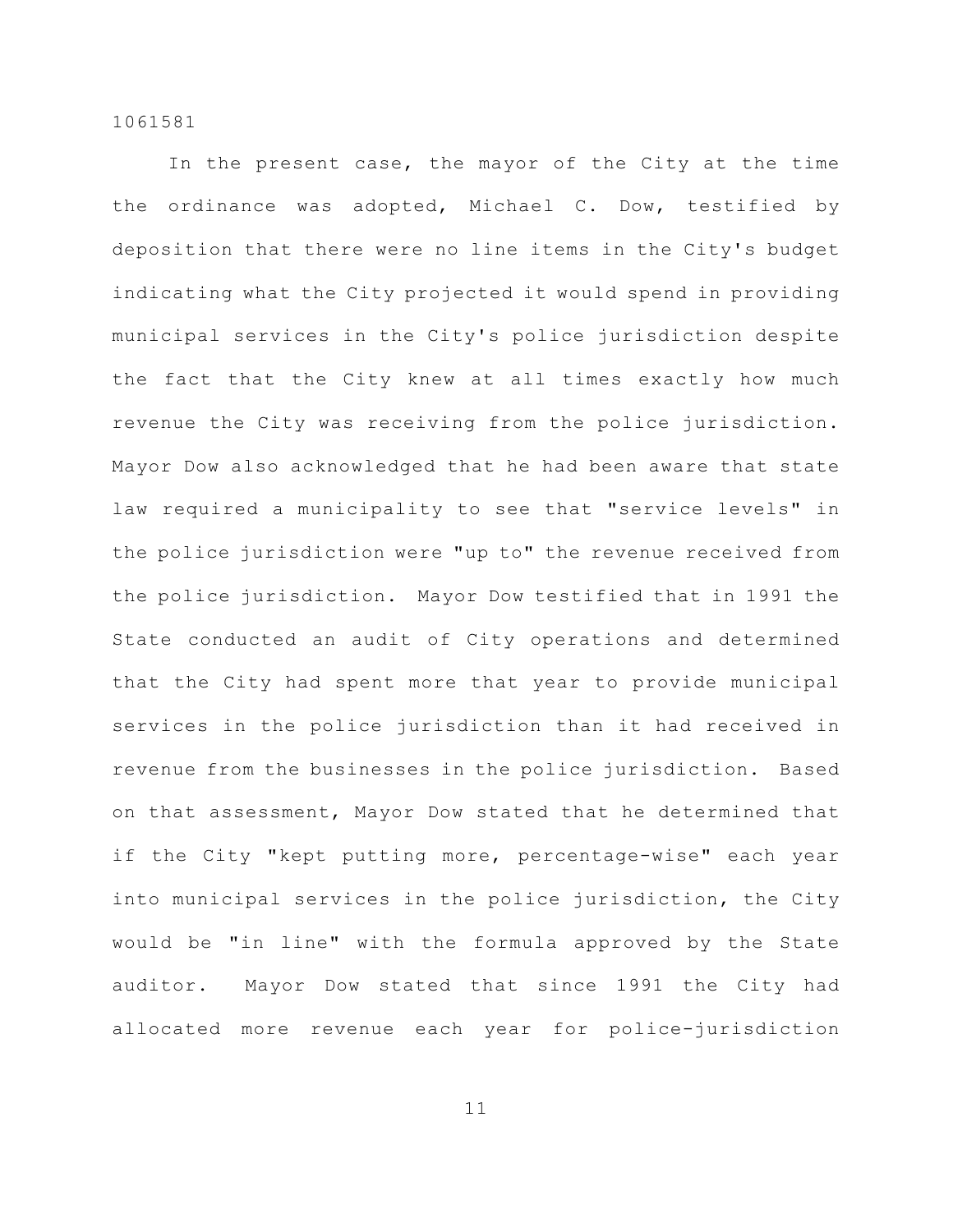services in order to maintain a proper ratio between the amount of the business-license taxes imposed upon businesses in the police jurisdiction and the services provided in the police jurisdiction.

For purposes of the litigation, the City hired Dr. G. Richard Thompson, a Clemson University economics professor, to make an after-the-fact assessment of what the City had spent in providing municipal services to the police jurisdiction from 2001 through 2003. Dr. Thompson used the City's annual financial reports and population and service statistics and principles of cost accounting to arrive at the amount the City had spent providing municipal services in the police jurisdiction, but he acknowledged that his methods were inexact. The results of Dr. Thompson's calculations showed that in the three-year period (2001, 2002, and 2003) the City had spent roughly as much on the cost of services in the police jurisdiction as it had received in total revenue from the police jurisdiction.<sup>5</sup> Dr. Thompson testified that it was

 $5$ For 2001, Dr. Thompson estimated the costs for services to be \$19,740,685 while the total revenue from the police jurisdiction was \$17,685,761. For 2002, the estimated costs were \$21,055,311 and the total revenue was \$21,264,402. For 2003, the estimated costs were \$20,618,981 and the total revenue was \$20,970,887.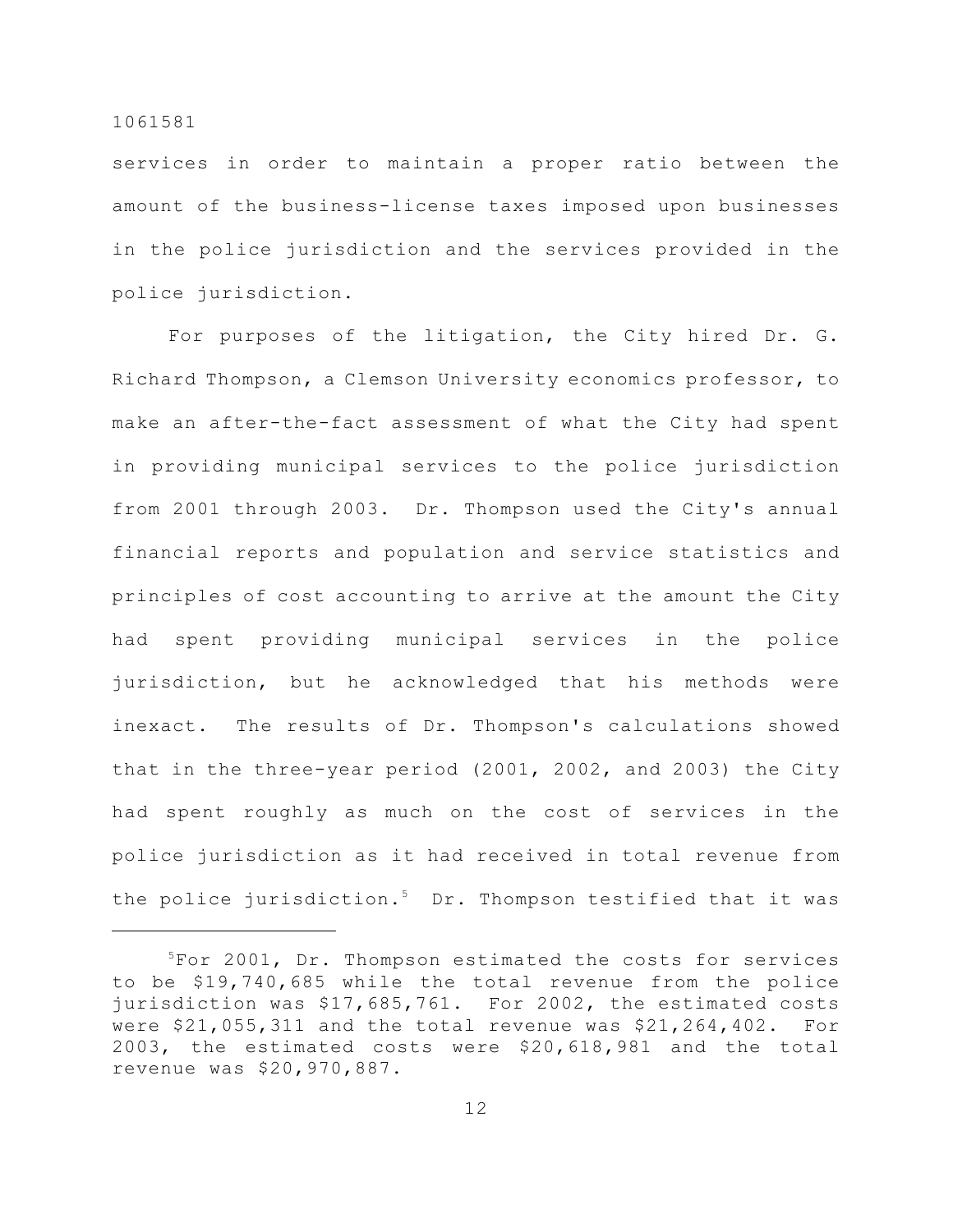virtually impossible for the City to estimate the cost of many of the municipal services it provided in the police jurisdiction. For fire and police protection, for example, the City would have no idea from day to day how many calls would be for a resident or business in the police jurisdiction. He stated, "So how do you estimate this in the future? You can only do what I did and estimate [the future expenses based on what] the past [expenses have been]."

As noted, the trial court held that the City's ordinance imposing an annual business-license tax on businesses in the City's police jurisdiction was consistent with the provisions of § 11-51-91. Citing Reynolds Metals, however, the Court of Civil Appeals reversed the trial court's judgment. The Court of Civil Appeals concluded that, since the 1991 State audit, the City had not properly determined what it spent on services for the police jurisdiction each year, though the population in the police jurisdiction had greatly increased since that time. The Court of Civil Appeals stated that, although it could not "say that the City of Mobile made no effort to relate the taxes charged to the cost of services provided[,] ... neither can we say that the effort the City did make was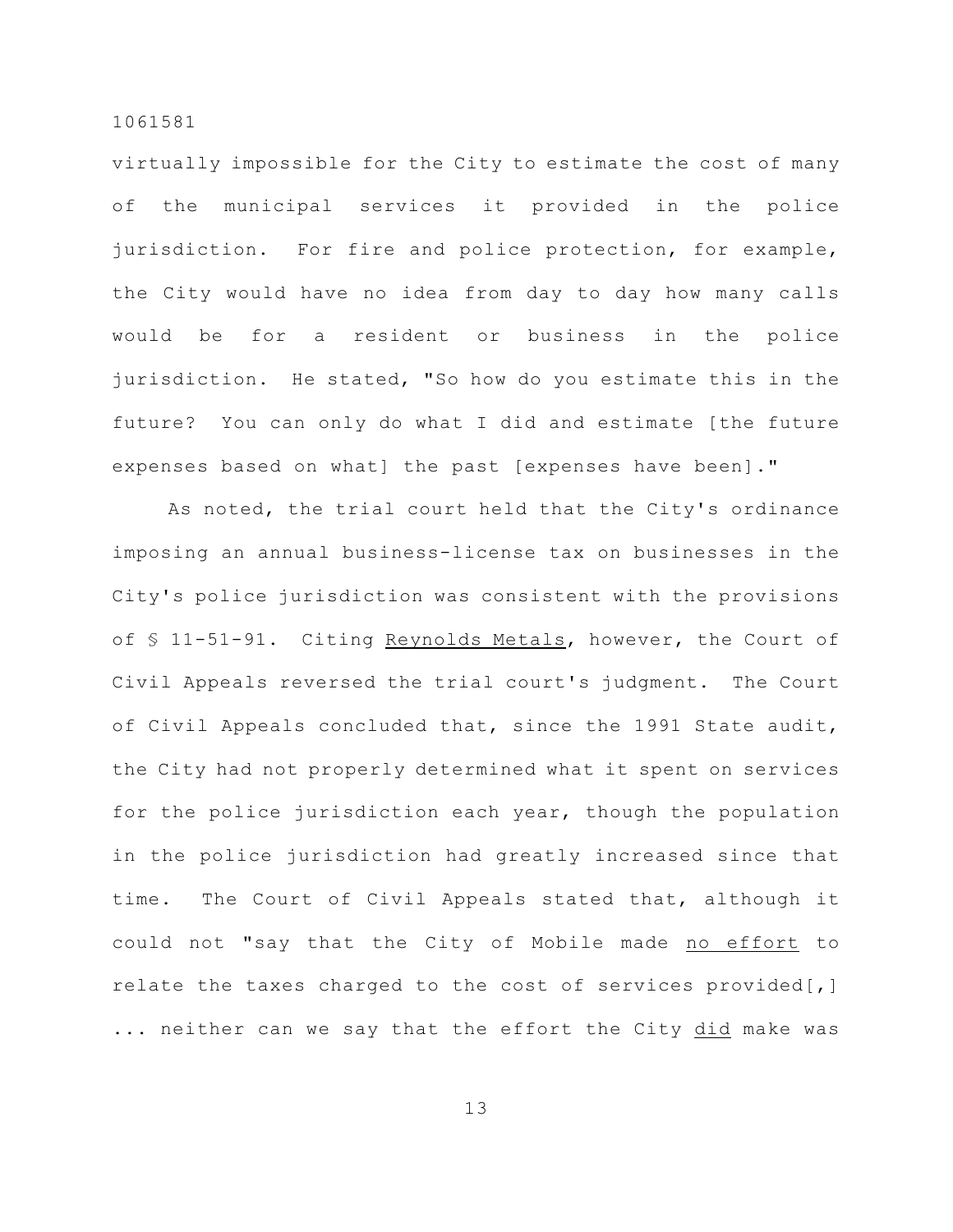adequate under the circumstances." Dickson Campers, So. 3d at . The Court of Civil Appeals thus concluded that the City's approach did not satisfy the standard set out in Reynolds Metals, reasoning:

"A fair reading of Reynolds Metals indicates that our supreme court did not mandate any specific formal steps that a municipality had to undertake in the budgeting process before it could levy a tax in the police jurisdiction. That said, however, it is reasonable to believe that our supreme court recognized that the term 'estimate' would have different meanings in different contexts –- that a process of estimation that would be appropriate for one municipality might be wholly inadequate for another. For example, a municipality whose police jurisdiction extends over an area of one square mile, contains four businesses, and has experienced no appreciable growth in recent years will be able to estimate fairly easily and quickly the likely cost of the municipal services it will provide in the police jurisdiction for the coming year. On the other hand, a major metropolis with a sprawling police jurisdiction whose population has been burgeoning in recent years and includes dozens of new residential subdivisions and hundreds, if not thousands, of businesses may not be able to estimate the cost of the services it will be called upon to render in the police jurisdiction without a more extensive analysis."

 $So. 3d at .$ 

The City argues that the conclusion of the Court of Civil Appeals in Dickson Campers that the City did not perform an "estimate" that was "adequate under the circumstances" for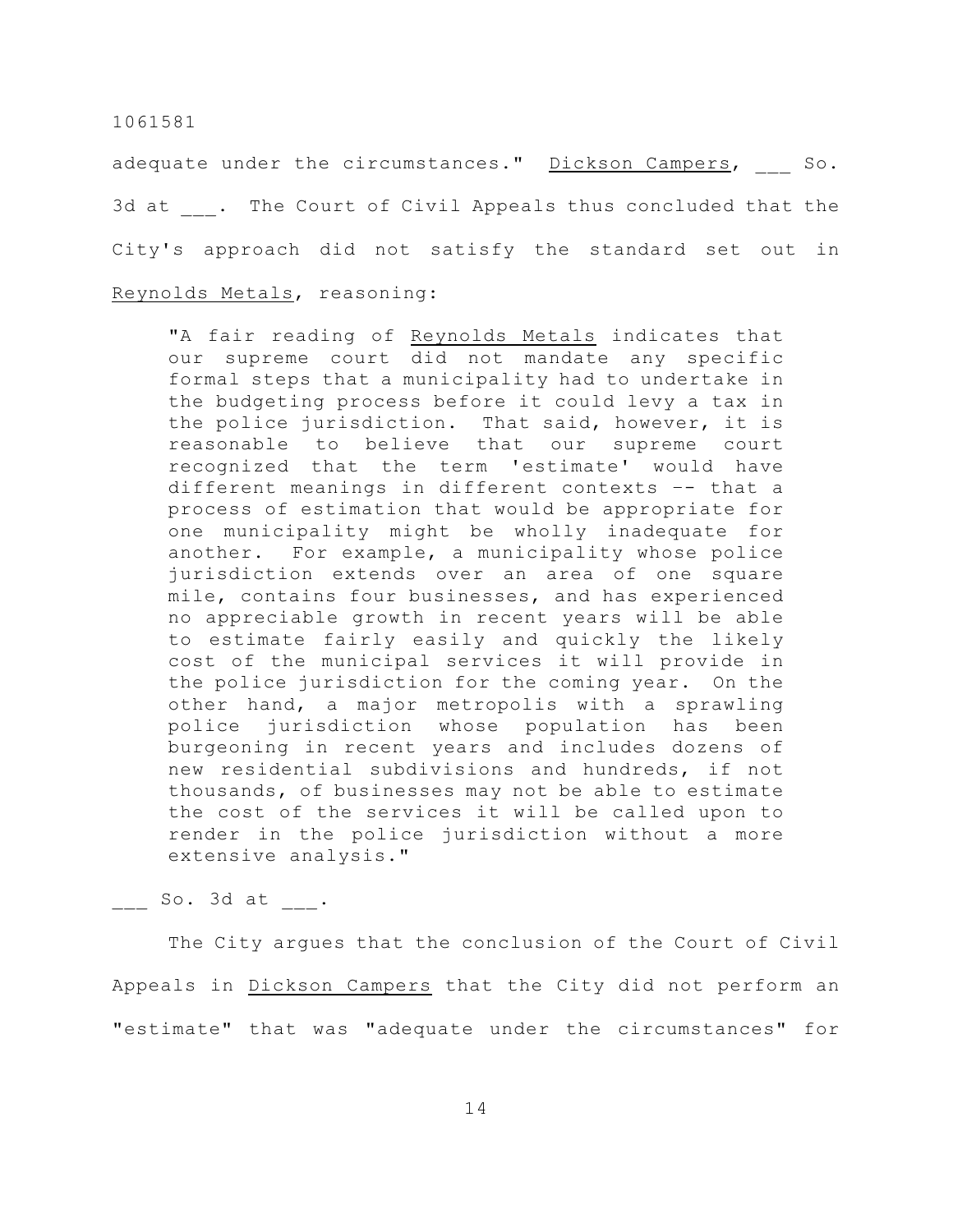meeting the standard imposed in Reynolds Metals imposes "an undue judicial limitation" on the City that is not required by the language of either § 11-51-91 or Reynolds Metals. The City notes that § 11-51-91 does not state that a municipality must perform an "estimate" of any kind before imposing a license tax on businesses in its police jurisdiction. It merely requires that "the total amount of such licenses shall not be in an amount greater than the cost of services provided by the municipality within the police jurisdiction."  $S-11-51-91$  (emphasis added).

The City notes that the Court of Civil Appeals itself described the requirement in Reynolds Metals as "only the most general of guidelines." Dickson Campers, So. 3d at . The City argues that it could not have been expected to know, based upon the general guidance provided in Reynolds Metals, that, before enacting an ordinance imposing the annual business-license tax on businesses in the police jurisdiction, it needed to perform an exact accounting of the costs of the municipal services provided in the police jurisdiction in the prior years.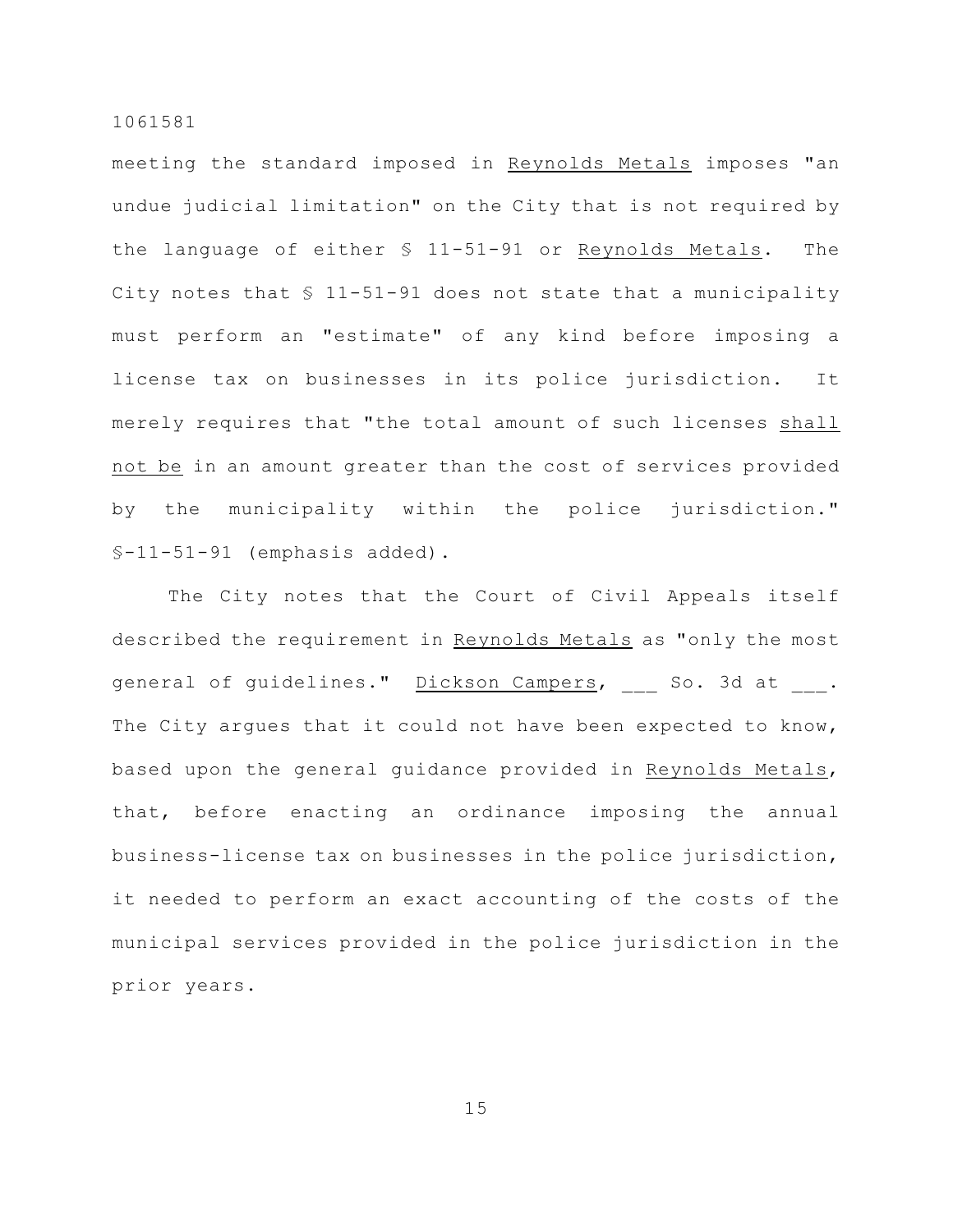Mayor Dow testified that the City learned from an audit conducted in 1991 that the City had spent more that year to provide services in its police jurisdiction than it had received in revenue from businesses in that police jurisdiction. Thereafter, according to Mayor Dow's testimony, the City continued to dedicate more funds each year to provide municipal services in the police jurisdiction, thereby ensuring that expenditures on municipal services in the police jurisdiction would continue to outpace the revenue generated by license taxes imposed on businesses in the police jurisdiction. Moreover, the City argues that the numbers provided by Dr. Thompson in his assessment of the three-year period during which Dickson Campers paid the annual businesslicense tax confirm that the City did in fact comply with the statutory requirement that it spend as much or more on municipal services in the police jurisdiction than it collected in license taxes. Thus, the City contends that the ordinance is in compliance with § 11-51-91 and that it fulfilled the purpose of that statute, which it says is to prevent municipalities from taxing businesses in police jurisdictions to raise general revenue for a municipality.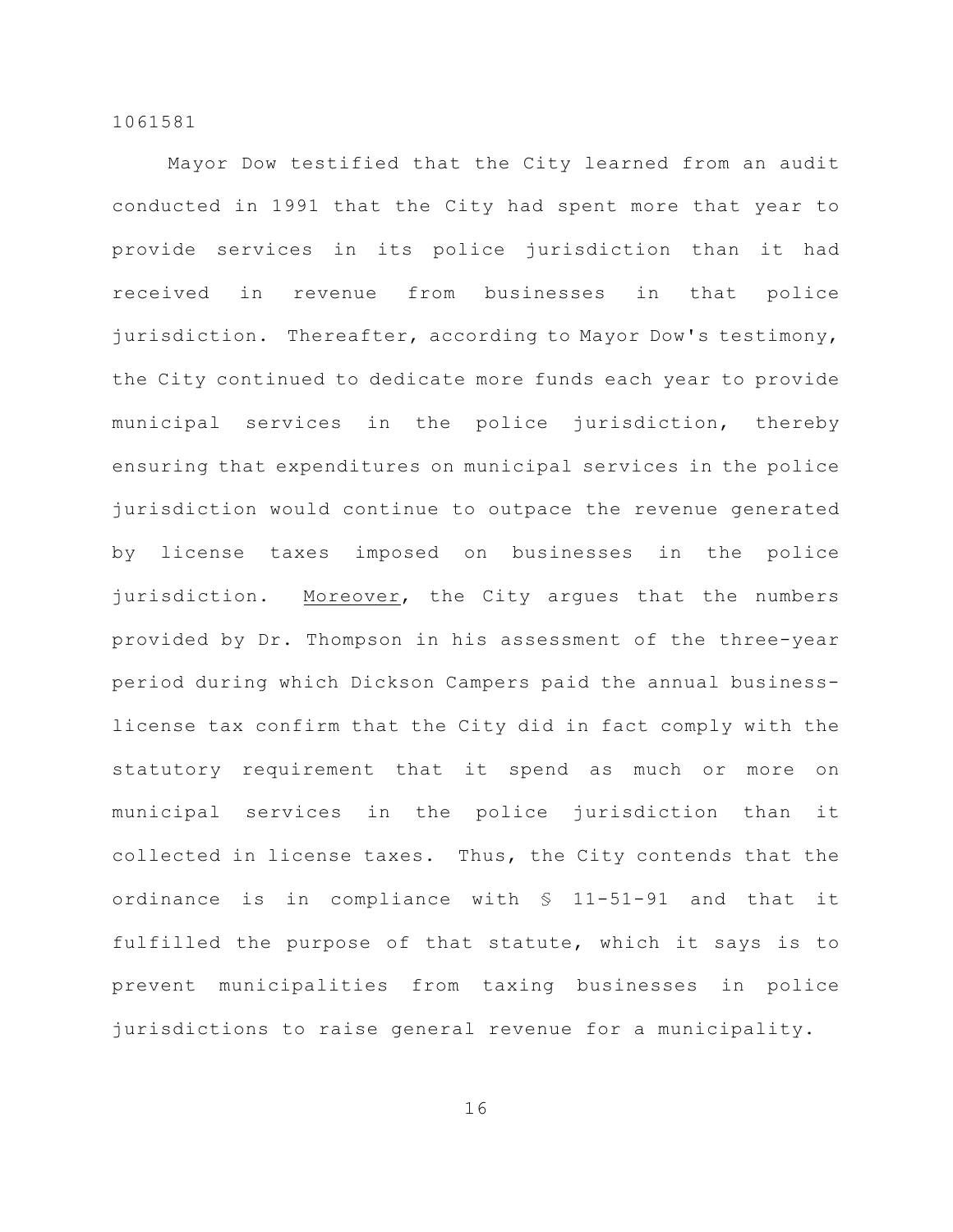Dickson Campers responds by arguing that the City's position is contrary to the Court's opinion in Reynolds Metals. Dickson Campers relies upon the statement in Reynolds Metals that provided that "[a] municipality must estimate the amount reasonably necessary" to provide for services in the police jurisdiction and that "the total receipts from all such licenses" must not "exceed the amounts estimated to be reasonably necessary to provide these services to the police jurisdiction." 541 So. 2d at 532. Dickson Campers contends that these statements are clear and unequivocal in commanding municipalities to determine, based on past expenses, a general amount that it will cost the municipality to provide services in the police jurisdiction before a municipality enacts a business-license tax on businesses in the police jurisdiction. It argues that the City completely failed to follow the standard set out in Reynolds Metals because the only time the City actually estimated the cost of providing future services in the police jurisdiction based on past expenses was after the 1991 State audit  $--$  a full six years before the City enacted the ordinance at issue.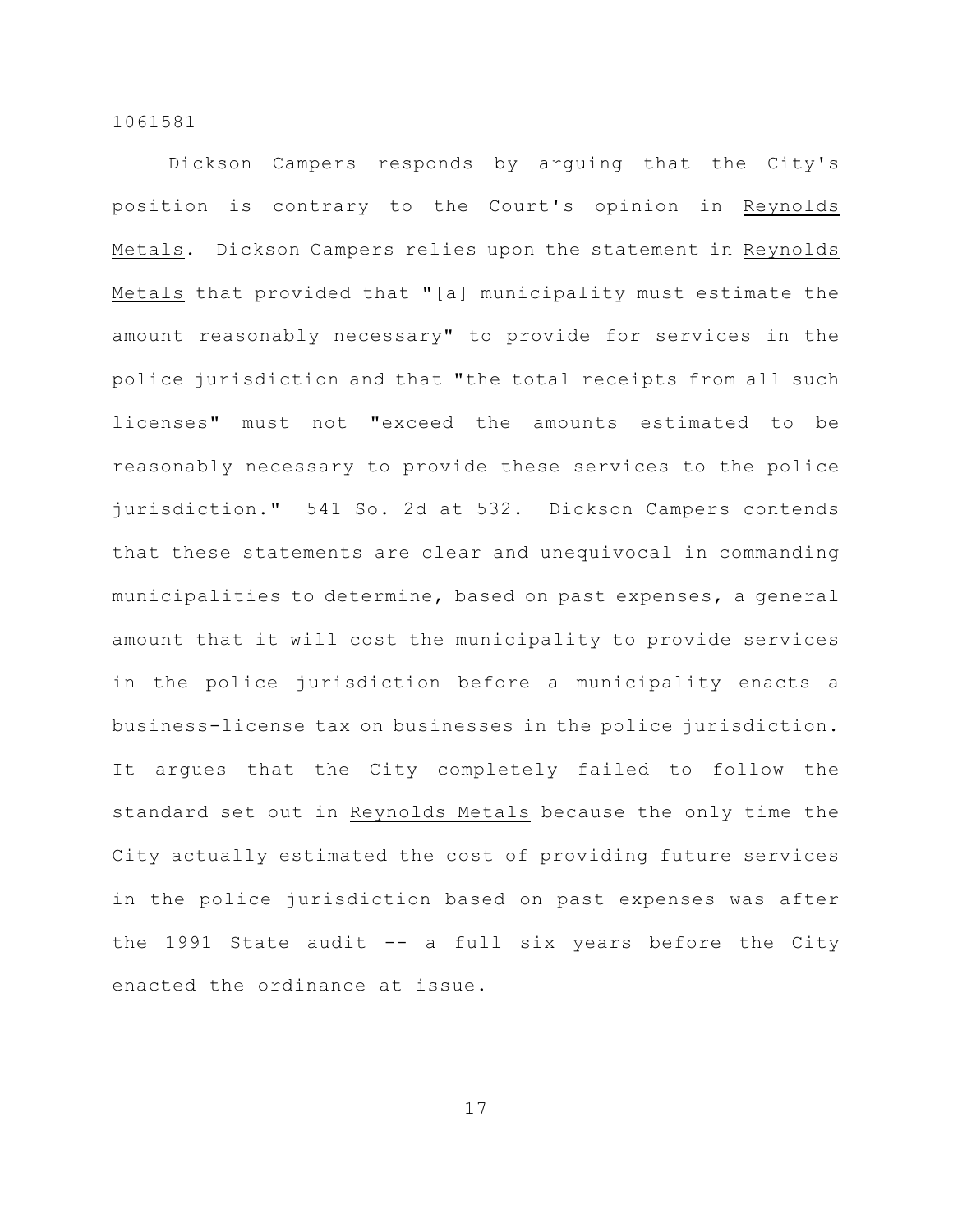The Court of Civil Appeals and Dickson Campers read too much into the standard provided in Reynolds Metals for municipal compliance with § 11-51-91. It is clear that the Reynolds Metals Court intended to clarify the law in articulating its standard, but, as the Court of Civil Appeals observed, the Reynolds Metals Court simply provided a general quideline.<sup>6</sup> The standard was not intended to add more restrictions upon municipalities than are imposed in § 11-51- 91. In fact, "this Court is not at liberty to rewrite [a] statute or to substitute its judgment for that of the legislature." Gowens v. Tys. S., 948 So. 2d 513, 522 n. 1 (Ala. 2006). If anything, the intention of the Court's opinion in Reynolds Metals was to remove "undue judicial limitations upon the power of the Legislature" that are not required by the law. 541 So. 2d at 532.

The City is correct in its argument that \$ 11-51-91 simply states that "the total amount of [business] licenses

 $6$ Indeed, the Reynolds Metals standard was not even necessary to the outcome of that case. See, e.g., Ex parte Williams, 838 So. 2d 1028, 1031 (Ala. 2002) (stating that "obiter dictum is, by definition, not essential to the judgment of the court which states the dictum, [and therefore] it is not the law of the case established by that judgment").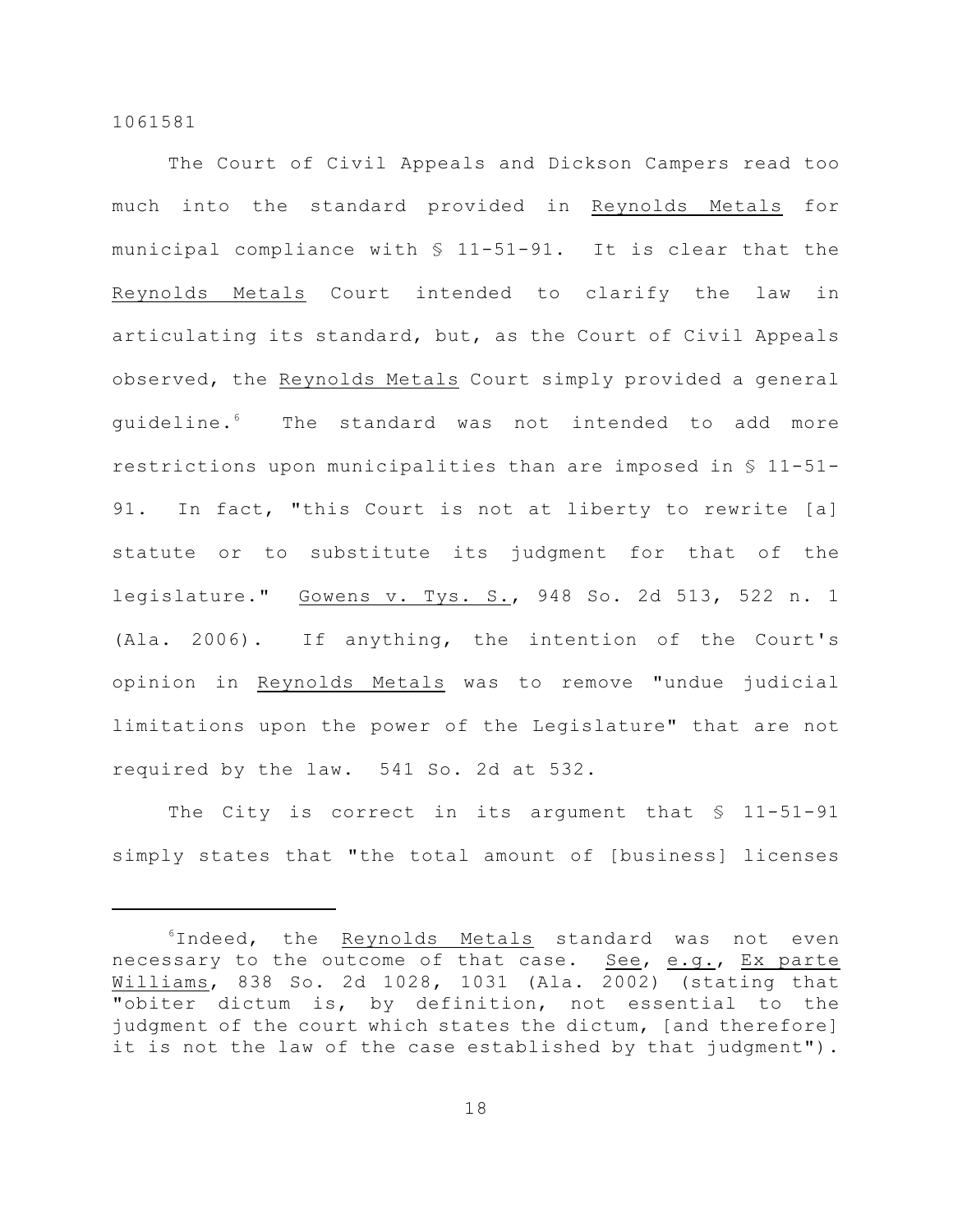[in the police jurisdiction] shall not be in an amount greater than the cost of services provided by the city or town within the police jurisdiction." (Emphasis added.) When this Court stated in Reynolds Metals that "[a] municipality must estimate the amount reasonably necessary to provide for" services, its purpose was to explain, as it expressly stated, that a municipality should do this in the aggregate for "its entire police jurisdiction," rather than on a licensee-by-licensee basis. Nor do we read Reynolds Metals as purporting to add to the otherwise clear standard expressed by the legislature in § 11-51-91 a mechanical order of actions that, if not performed by a municipality in a prescribed sequence, would invalidate a business-license-tax ordinance. Instead, the Court was merely pointing out the practical reality that, in order that a municipality might maintain a statutorily compliant revenue-to-expense ratio, it generally will be necessary for the municipality to have a reliable idea of the cost of providing municipal services in its police jurisdiction as a whole.

Nor did the Reynolds Metals Court presume to tell municipalities how they must obtain the information upon which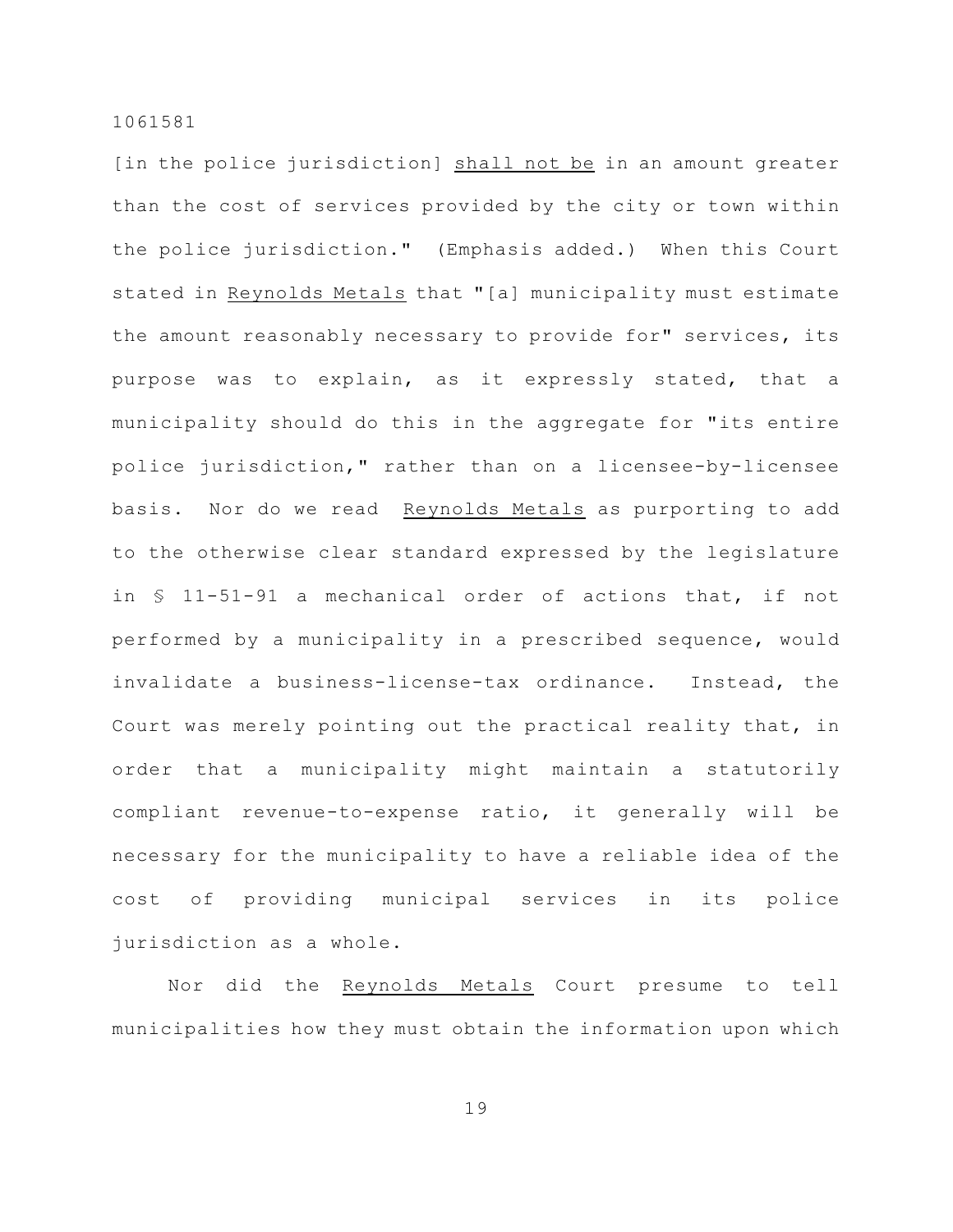they rely in setting the amount of business-license taxes, nor the degree of detail required in such information before municipalities may impose business-license taxes based on that information. Accordingly, the Court of Civil Appeal erred in this case in reversing the judgment of the trial court on the ground that a city such as Mobile -- "a major metropolis with a sprawling police jurisdiction" -- necessarily must do "a more extensive analysis" if it is to comply with § 11-51-91.

Whether the particular manner in which the City arrived at the business-license taxes at issue in the present case was the most professional or prudent way of doing so is not a question that is before us. If the legislature wishes to require something more in this regard, it might be presumed that it could do so. It has not already done so in § 11-51- 91, however, and neither did this Court presume to do so in Reynolds Metals. Accordingly, the Court of Civil Appeals erred in reversing the trial court's summary judgment in favor of the City as to this issue. The judgment of the Court of Civil Appeals is reversed and the cause remanded to that court for the entry of a judgment consistent with this opinion.